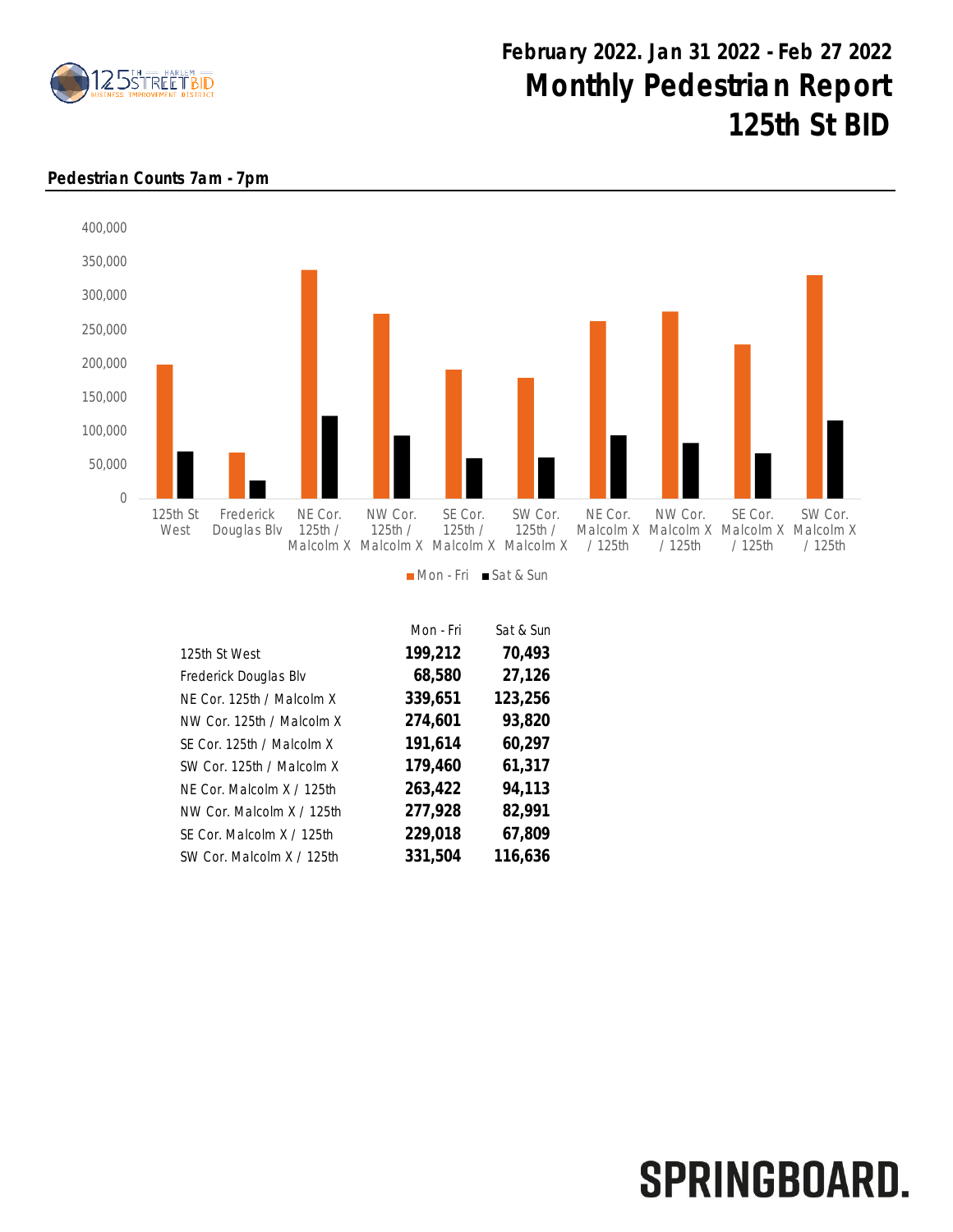

|                           | 7am-11am | 11am-2pm | 2pm-6pm | 6pm-12am |
|---------------------------|----------|----------|---------|----------|
| 125th St West             | 60,489   | 99,092   | 93,913  | 36,585   |
| Frederick Douglas Blv     | 25,265   | 32,153   | 35,202  | 7,405    |
| NE Cor. 125th / Malcolm X | 120,747  | 136,279  | 169,594 | 137,775  |
| NW Cor. 125th / Malcolm X | 72,443   | 100,126  | 161,011 | 97,666   |
| SE Cor. 125th / Malcolm X | 65,498   | 62,899   | 104,745 | 62,325   |
| SW Cor. 125th / Malcolm X | 45,232   | 93,595   | 84,530  | 45,702   |
| NF Cor. Malcolm X / 125th | 60,921   | 92,351   | 166,471 | 163,858  |
| NW Cor. Malcolm X / 125th | 81,224   | 97,372   | 151,101 | 102,885  |
| SF Cor. Malcolm X / 125th | 71,308   | 70,765   | 131,558 | 86,130   |
| SW Cor. Malcolm X / 125th | 139,674  | 141,537  | 142,478 | 75,023   |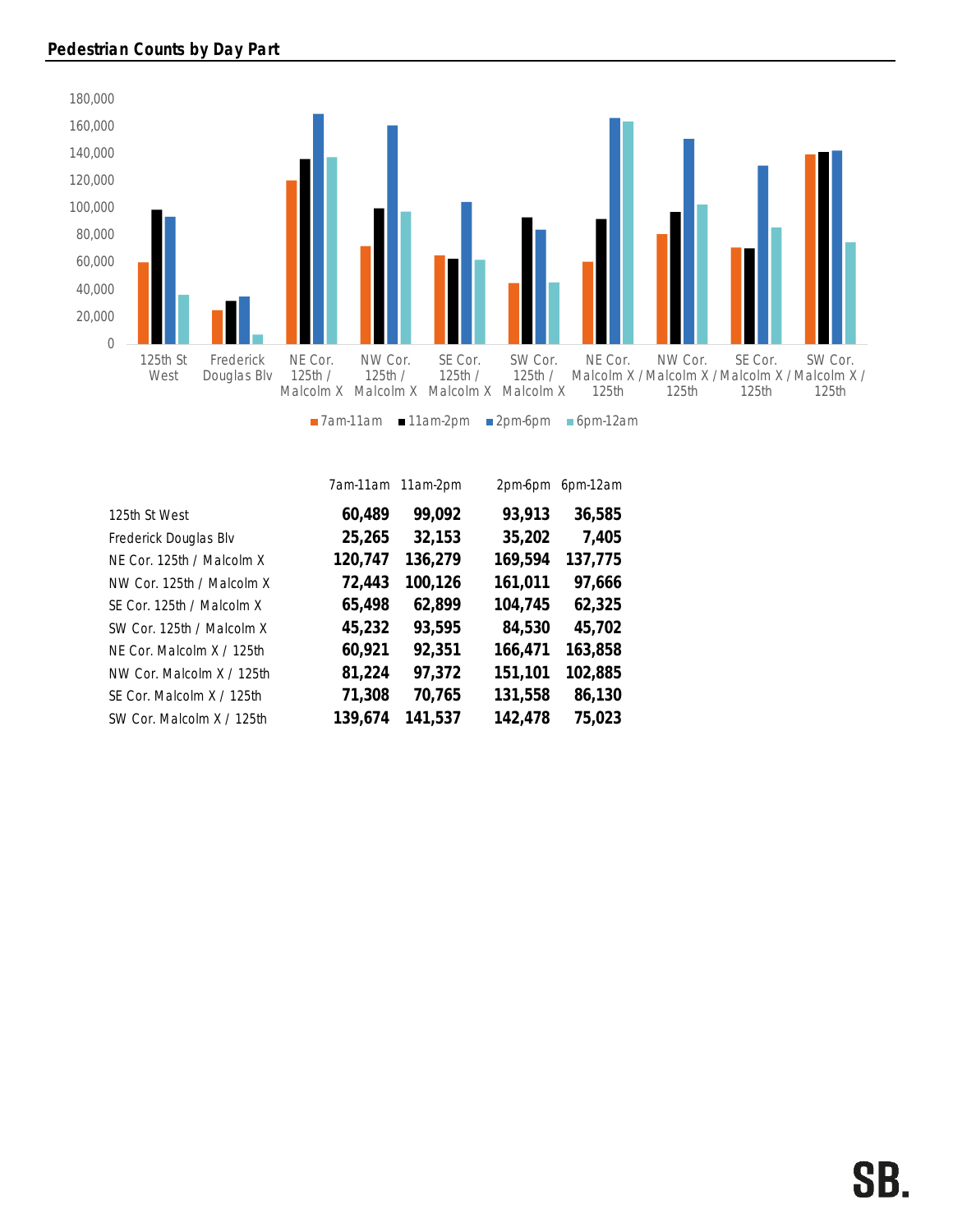

|       | 125th St | Frederick<br>Douglas | NE Cor.<br>125th /  | NW Cor.<br>125th / | SE Cor.<br>125th / | SW Cor.<br>125th /  | NE Cor.<br>Malcolm X | NW Cor.<br>Malcolm X | SE Cor.   | SW Cor.<br>Malcolm Malcolm X |
|-------|----------|----------------------|---------------------|--------------------|--------------------|---------------------|----------------------|----------------------|-----------|------------------------------|
|       | West     | Blv                  | Malcolm X Malcolm X |                    |                    | Malcolm X Malcolm X | /125th               | /125th               | X / 125th | /125th                       |
| 0:00  | 109      | 34                   | 1,514               | 489                | 335                | 167                 | 2,580                | 531                  | 604       | 336                          |
| 1:00  | 79       | 23                   | 1,245               | 292                | 210                | 114                 | 2,077                | 346                  | 407       | 205                          |
| 2:00  | 56       | 14                   | 956                 | 196                | 192                | 90                  | 1,853                | 190                  | 337       | 176                          |
| 3:00  | 43       | 12                   | 857                 | 188                | 176                | 60                  | 1,749                | 167                  | 261       | 189                          |
| 4:00  | 37       | 9                    | 706                 | 129                | 220                | 60                  | 1,694                | 170                  | 287       | 212                          |
| 5:00  | 69       | 22                   | 786                 | 234                | 435                | 97                  | 2,275                | 233                  | 541       | 377                          |
| 6:00  | 339      | 106                  | 1,235               | 807                | 893                | 237                 | 2,281                | 895                  | 1,137     | 888                          |
| 7:00  | 1,604    | 774                  | 2,177               | 1,844              | 2,096              | 1,284               | 2,185                | 1,897                | 2,452     | 3,035                        |
| 8:00  | 1,705    | 524                  | 4,747               | 2,545              | 2,402              | 1,092               | 2,062                | 3,014                | 2,511     | 3,838                        |
| 9:00  | 2,296    | 1,154                | 4,989               | 2,726              | 2,274              | 1,749               | 2,398                | 3,265                | 2,718     | 6,934                        |
| 10:00 | 3,035    | 1,158                | 5,337               | 3,234              | 2,584              | 2,337               | 2,059                | 3,428                | 2,506     | 6,147                        |
| 11:00 | 3,954    | 1,347                | 6,483               | 4,085              | 2,952              | 3,358               | 2,409                | 4,093                | 2,752     | 6,031                        |
| 12:00 | 5,432    | 1,549                | 6,496               | 4,690              | 3,147              | 4,956               | 4,582                | 4,597                | 3,312     | 6,829                        |
| 13:00 | 4,770    | 1,697                | 6,489               | 5,529              | 2,887              | 5,057               | 6,202                | 5,220                | 4,046     | 7,360                        |
| 14:00 | 3,381    | 1,420                | 6,397               | 5,721              | 2,934              | 2,916               | 6,418                | 5,037                | 4,720     | 5,493                        |
| 15:00 | 3,593    | 1,436                | 6,711               | 6,280              | 4,340              | 3,118               | 6,355                | 5,664                | 5,752     | 5,300                        |
| 16:00 | 3,456    | 1,246                | 5,845               | 5,668              | 4,323              | 3,162               | 5,376                | 5,725                | 4,441     | 4,989                        |
| 17:00 | 2,987    | 927                  | 5,276               | 5,332              | 3,366              | 2,879               | 5,633                | 5,161                | 3,882     | 4,572                        |
| 18:00 | 2,316    | 441                  | 5,184               | 4,977              | 2,681              | 2,489               | 5,399                | 4,460                | 3,314     | 3,493                        |
| 19:00 | 1,365    | 251                  | 4,160               | 3,727              | 2,206              | 1,787               | 4,713                | 3,794                | 2,908     | 2,551                        |
| 20:00 | 667      | 134                  | 3,296               | 2,258              | 1,612              | 1,030               | 3,994                | 2,644                | 2,212     | 1,880                        |
| 21:00 | 396      | 107                  | 2,708               | 1,280              | 1,140              | 622                 | 3,453                | 1,791                | 1,668     | 1,356                        |
| 22:00 | 275      | 73                   | 2,350               | 1,024              | 756                | 371                 | 3,136                | 1,266                | 1,362     | 917                          |
| 23:00 | 208      | 52                   | 1,984               | 685                | 508                | 231                 | 2,713                | 743                  | 840       | 521                          |